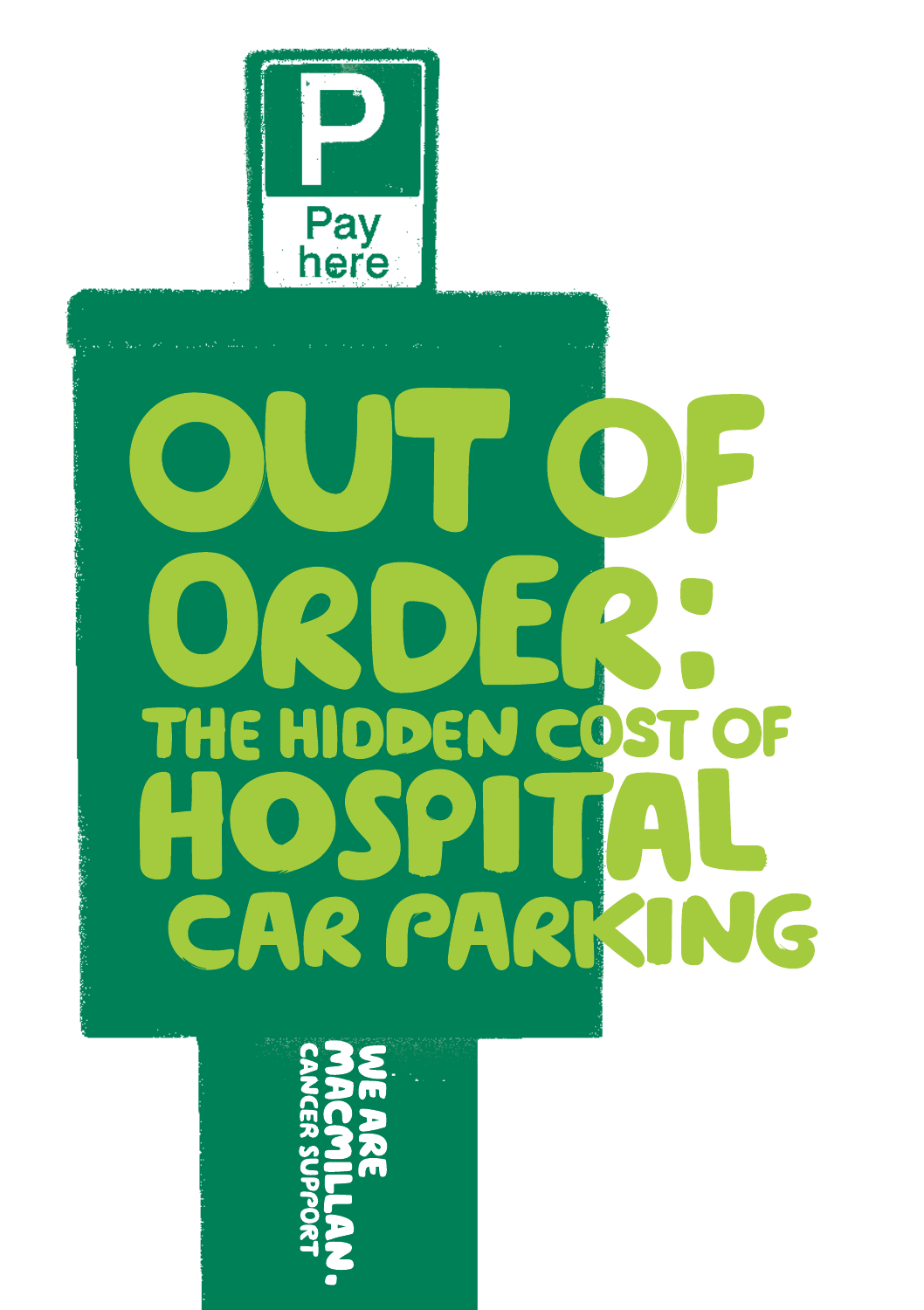Almost one in five cancer patients who have experienced extra costs as a result of their diagnosis have been forced to cut back on everyday essentials such as buying food.

# A cancer diagnosis can be expensive, making the toughest fight of someone's life even harder.

Macmillan's research has revealed the true scale of the financial burden faced by people living with cancer, with four in five people £570 a month worse off, on average, because of their diagnosis. 1

Our research shows that, of those cancer patients who have experienced extra costs as a consequence of their diagnosis, almost 1 in 5 have been forced to cut back on everyday essentials such as buying food. What's more, 1 in 20 have skipped meals to save money, and nearly 1 in 12 are scared of losing their home. 2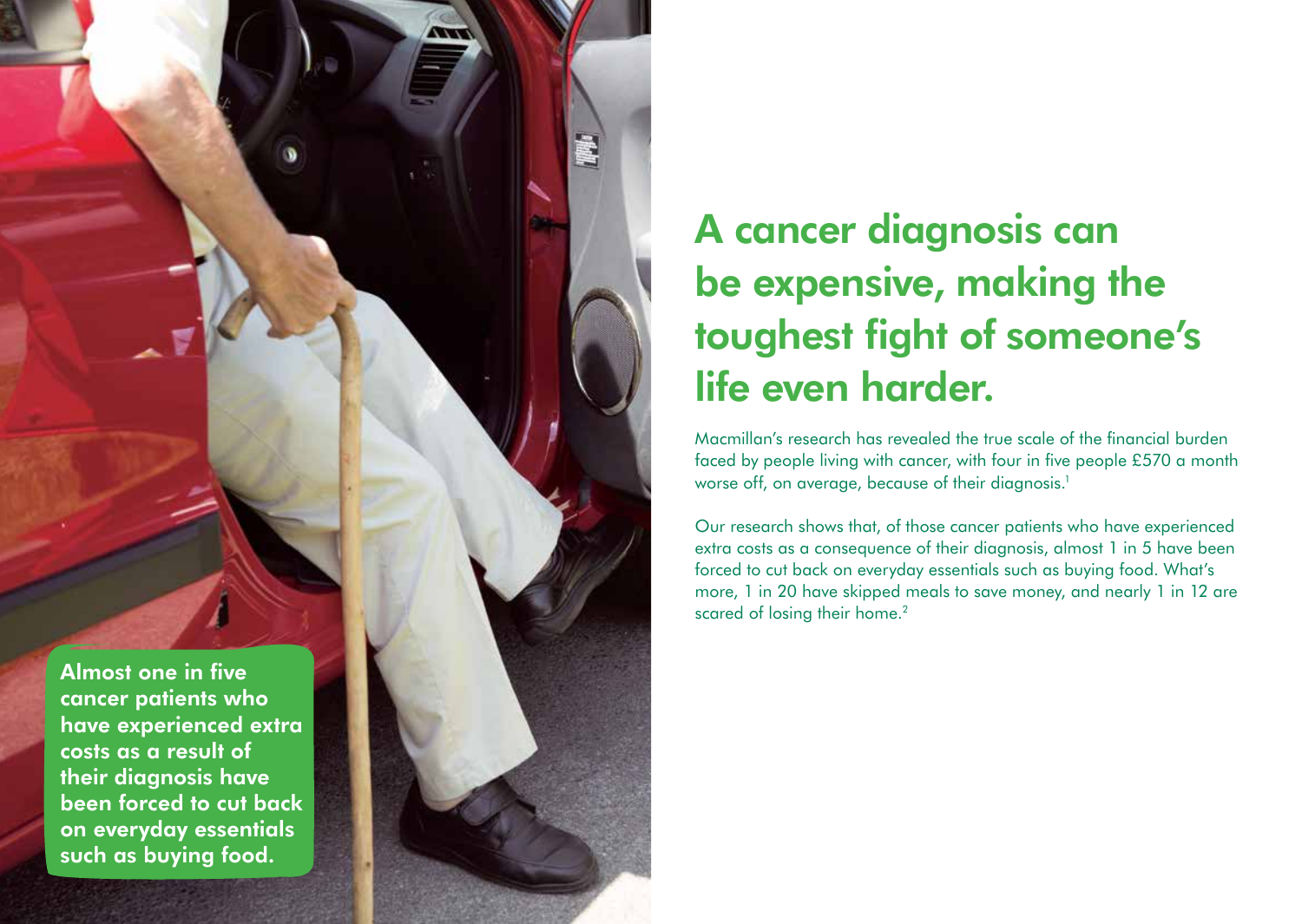# Why hospital car parking?

The most common additional costs facing people living with cancer are travelling to and from hospital, or getting to other healthcare appointments.

Many cancer patients receive treatments such as chemotherapy and radiotherapy as outpatients, rather than staying in hospital as inpatients. This saves money for hospitals as it is cheaper to look after a patient who doesn't stay overnight. Yet cancer patients making frequent trips to hospital for treatment can be left out of pocket as their travel expenses mount up.

Amongst those paying for travel to and from appointments in the UK, the average cost is £170 a month, with another almost £40 going on car parking charges alone.

Macmillan has been campaigning to get rid of hospital car parking charges for cancer patients across the UK. As a result, the vast majority of hospitals in Scotland and Wales now provide free parking. And in Northern Ireland, parking is free for chemotherapy and radiotherapy patients.

In 2010 the government issued guidance stating that hospitals in England should offer free or, at the very least, reduced price parking to patients who make regular visits to hospital. However some NHS trusts in England have failed to fully implement this guidance, meaning many cancer patients still face the burden of hospital parking charges.

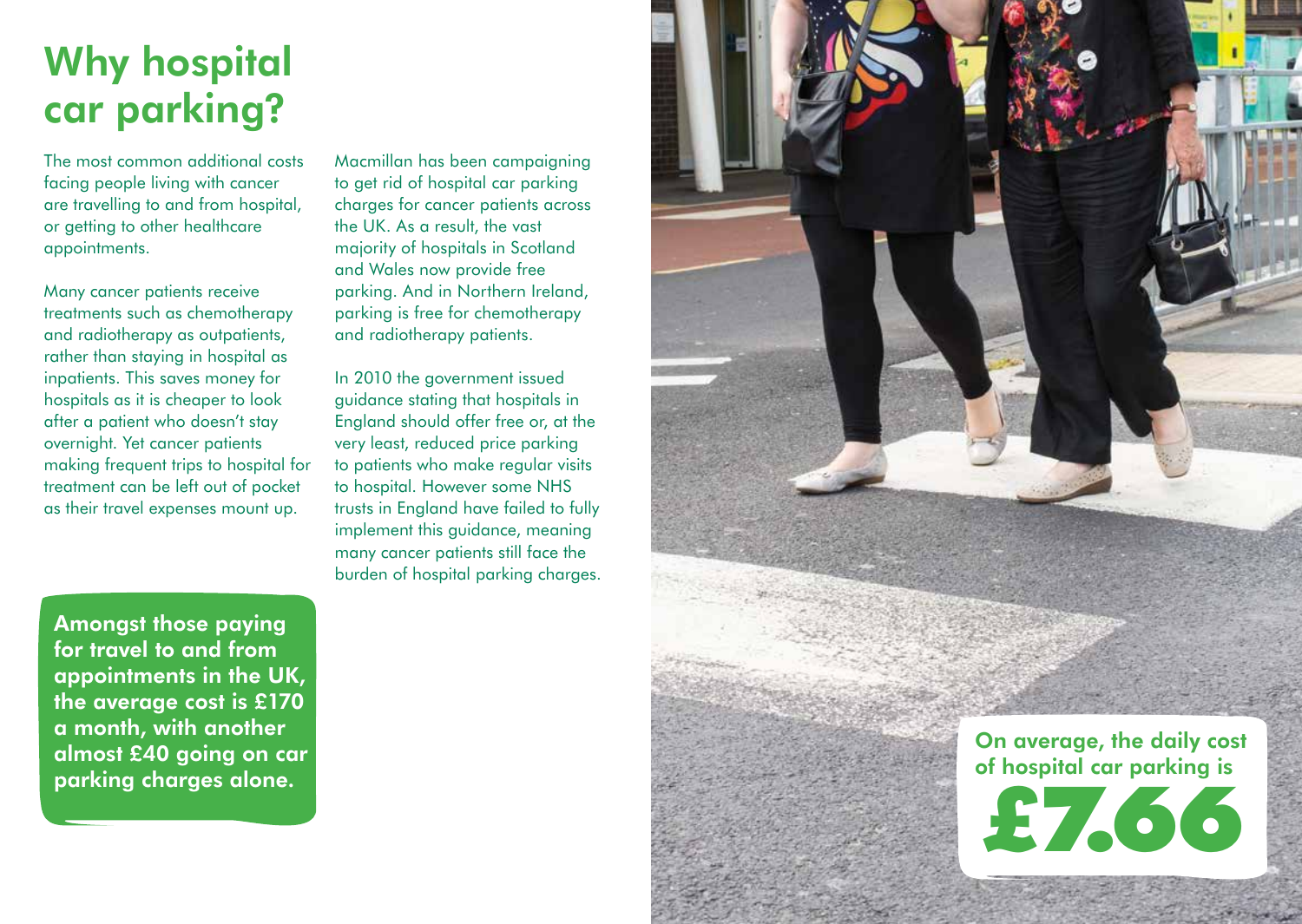# The parking charges lottery

We surveyed all NHS trusts in England who provide acute adult cancer services to find out about the car parking policies at their hospital sites.<sup>3</sup> This revealed huge variations in the price and availability of concessions for cancer patients in England.

Of trusts that responded, only 41% of hospitals with a car park provide free parking for all cancer patients. This means 59% of hospitals are still charging at least some cancer patients to use the car park. And, where hospitals do charge, cancer patients could be paying up to £3 an hour to park.

If the NHS is to remain free at the point of access, this situation must change. Macmillan is campaigning for all hospitals to remove car parking charges for cancer patients.

Some hospitals charge by the hour while others operate daily or weekly maximum price caps. A daily price cap can help to reduce parking costs for patients who are receiving treatment or attending long appointments.

The average daily maximum cost is £7.66, but daily parking charges can be over three times this amount. Where weekly price caps exist, these average £14 a week but we found some hospitals who were charging as much as £72 for a weekly parking ticket.

Worryingly, 10% of hospitals have failed to implement any of the government's guidance. These hospitals offer no discount schemes, and continue to charge cancer patients the full cost of parking.



Average daily maximum cost of car parking in England, excluding discounted tickets. Regions shown in the map above are Strategic Health Authorities (SHAs) which were current at the time of our research in December 2012. SHAs are the same as government office regions – except that the large South East England region is split into two: South Central, and South East Coast.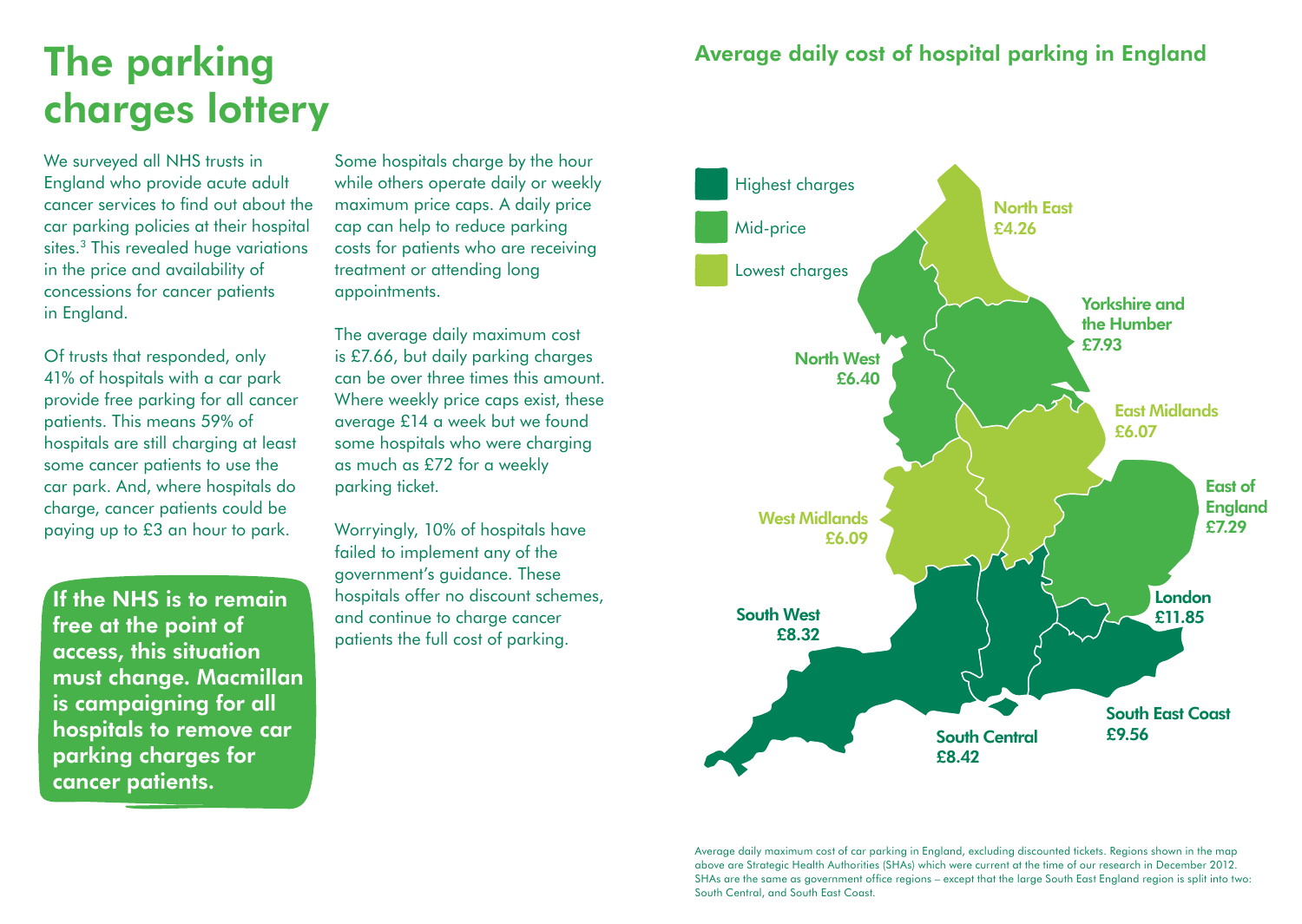# Discount schemes need to do more

Whilst 59% of hospitals with a car park in England still charge at least some cancer patients to park, most do operate discount schemes. However, our research shows that not all cancer patients are able to take advantage of these.

For instance, many hospitals only offer a discount if staff can identify a cancer patient as being on a low income. Others allow patients to buy a weekly ticket at a discounted price.

A weekly ticket can benefit patients who need to attend hospital daily for treatments like radiotherapy but are often little help to cancer patients who attend hospital less frequently but are treated over a longer period.

For example, a patient attending once or twice a week over a number of months for a course of chemotherapy may find it cheaper to pay the full price of parking every time they attend rather than purchasing a discounted weekly ticket.

Our survey found 59% of hospitals are still charging at least some cancer patients to park. Almost 10% have no discounted parking schemes and are charging cancer patients the full price for parking.

As well as the availability of discount schemes, the price of a discounted ticket can also vary greatly. We found discounted parking tickets which still cost up to £8 a day. While we welcome discount schemes for cancer patients, they are not a substitute for free parking. Even with a discount, the cost of parking can really add up for people on a long course of treatment.

Amongst those paying for travel to and from appointments in the UK, the average cost is £170 a month, with another almost £40 going on car parking charges alone.<sup>1</sup> This figure suggests many people living with cancer either are not aware of, or not able to access, reduced price parking and other discount travel schemes.<sup>4</sup> Hospital trusts should take practical steps to make help with travel and parking costs more widely available.

#### David's story

'When my wife Lynette was diagnosed with breast cancer, I stopped working to look after her and received a Carer's Allowance of £80 a week. There were times when I spent nearly half of that just paying to park the car at the hospital. I must've spent around £700 on hospital car parking in one and a half years.

'I remember one night when Lynette was taken in for emergency surgery, and the doctor told me they didn't know if she'd be coming out. I drove straight back to the hospital to be with her and spent the rest of the night waiting and worrying. The last thing I needed after hearing my wife might not come out of surgery was to be charged £10 to park the car.

'Lynette is back at home with me now and I am a full time carer. I'd like to see free parking for cancer patients – it's unfair that we had to pay such a high price at a difficult time.'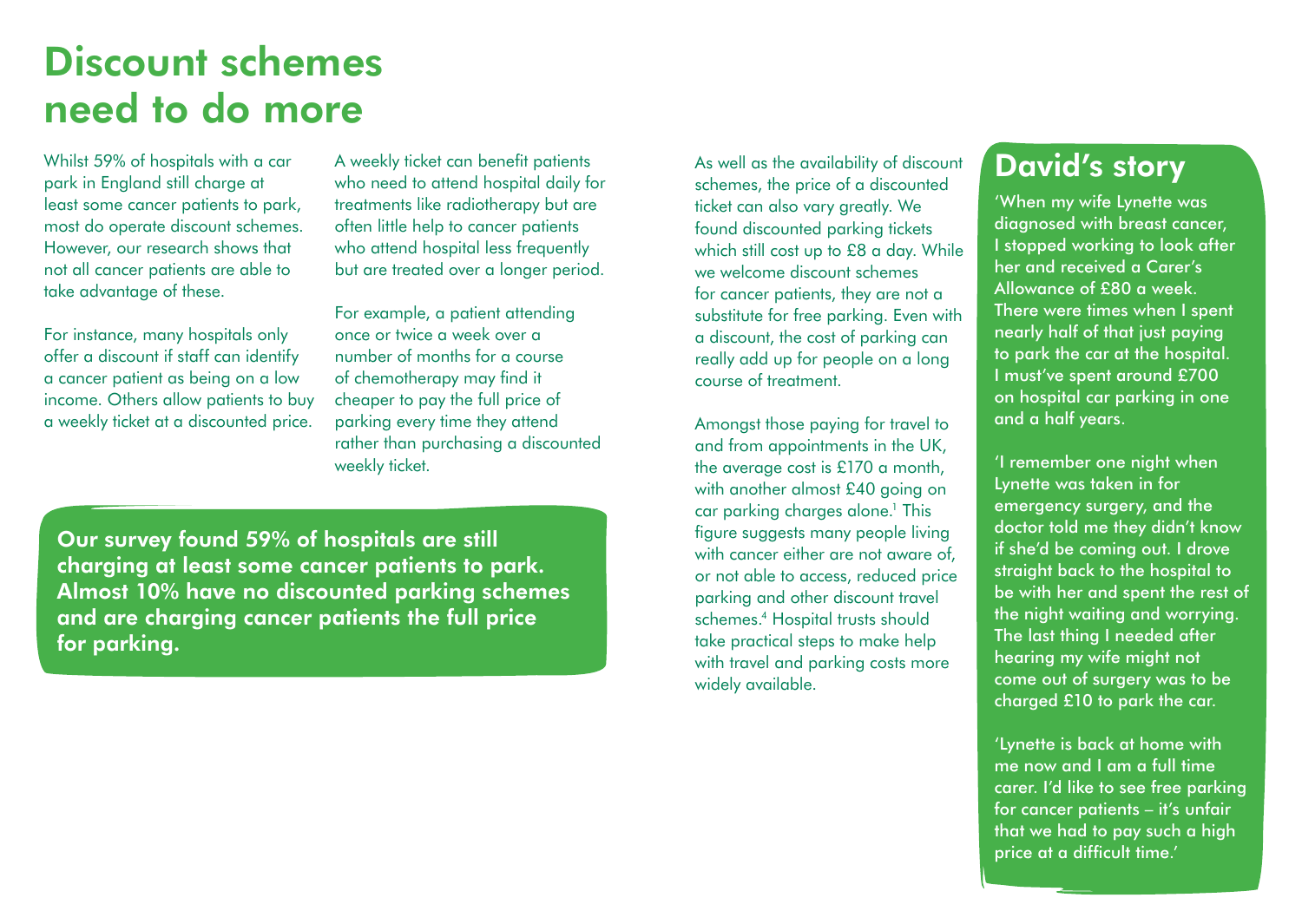# Our vision for hospital car parking

We would like to see free car parking offered to all cancer patients attending hospital for regular treatment or, at the very least, discounted parking schemes made more widely available.

We are also recommending to hospital trusts that:

Free or discounted parking should be made available for<br>
relatives and prime carers who are regularly visiting or<br>
accompanying the patient. Trusts that charge for parking should<br>
introduce a daily and weekly price can and relatives and prime carers who are regularly visiting or introduce a daily and weekly price cap, and offer discounted season tickets.

Car parks should operate on a permit or pay-on-exit system. This would mean people don't have to pay for parking upfront, or run out halfway through treatment or visits to top up the parking meter.

Patients should be informed of parking exemptions in their<br>first appointment letter, and concessions should be non-<br>means tested and widely promoted. For instance, trusts could<br>discuss information about discussion on their first appointment letter, and concessions should be nonmeans tested and widely promoted. For instance, trusts could display information about discounts on their website, and in car parks, reception areas and waiting rooms.

Responsibility for informing cancer patients about their rights<br>
should reside with a specific member of staff. Healthcare<br>
professionals should also be made aware of free parking schemes<br>
as that they can make away patien should reside with a specific member of staff. Healthcare so that they can make sure patients know how to claim.

Where hospital car parking is managed by an outside<br>contractor, there should be a review of charges. When<br>existing contract finishes, free parking for cancer patients should contractor, there should be a review of charges. When the existing contract finishes, free parking for cancer patients should be introduced.

### References

- 1 Total cost figure includes additional expenditure and loss of income. Figures based on a postal survey of 1,610 adults with a cancer diagnosis. Fieldwork took place between August and October 2012. The majority (95%) had received cancer treatment within the last six months. Results were weighted to be representative of all people with a cancer diagnosis in the UK by age, gender, cancer type and country of residence. www.macmillan.org.uk/hiddenpricetag
- 2 Macmillan Cancer Support/YouGov online survey of 1,495 UK adults living with cancer. Fieldwork was carried out between 1–16 August 2011. Survey data has not been weighted.
- 3 Macmillan Cancer Support Freedom of Information Request sent to 153 acute and specialist NHS trusts providing acute adult cancer care services in England. Two trusts were omitted in error. 128 trusts responded within our deadline, a response rate of 83%. The 128 responding trusts cover 303 hospital sites. Results presented in this report are based on these 303 sites.
- 4 The NHS Low Income Scheme is a means-tested scheme that provides help to people who are not exempt from healthcare costs, including travel to receive NHS treatment, but who may be entitled to full or partial help if they have a low income. For more information on financial assistance with travel and parking, visit www.macmillan.org.uk/travelandparkinghelp

If you're sending this report to your local hospital, please tear out this bookmark and keep it. You could hand it out to family or friends, or keep it for yourself as a reminder.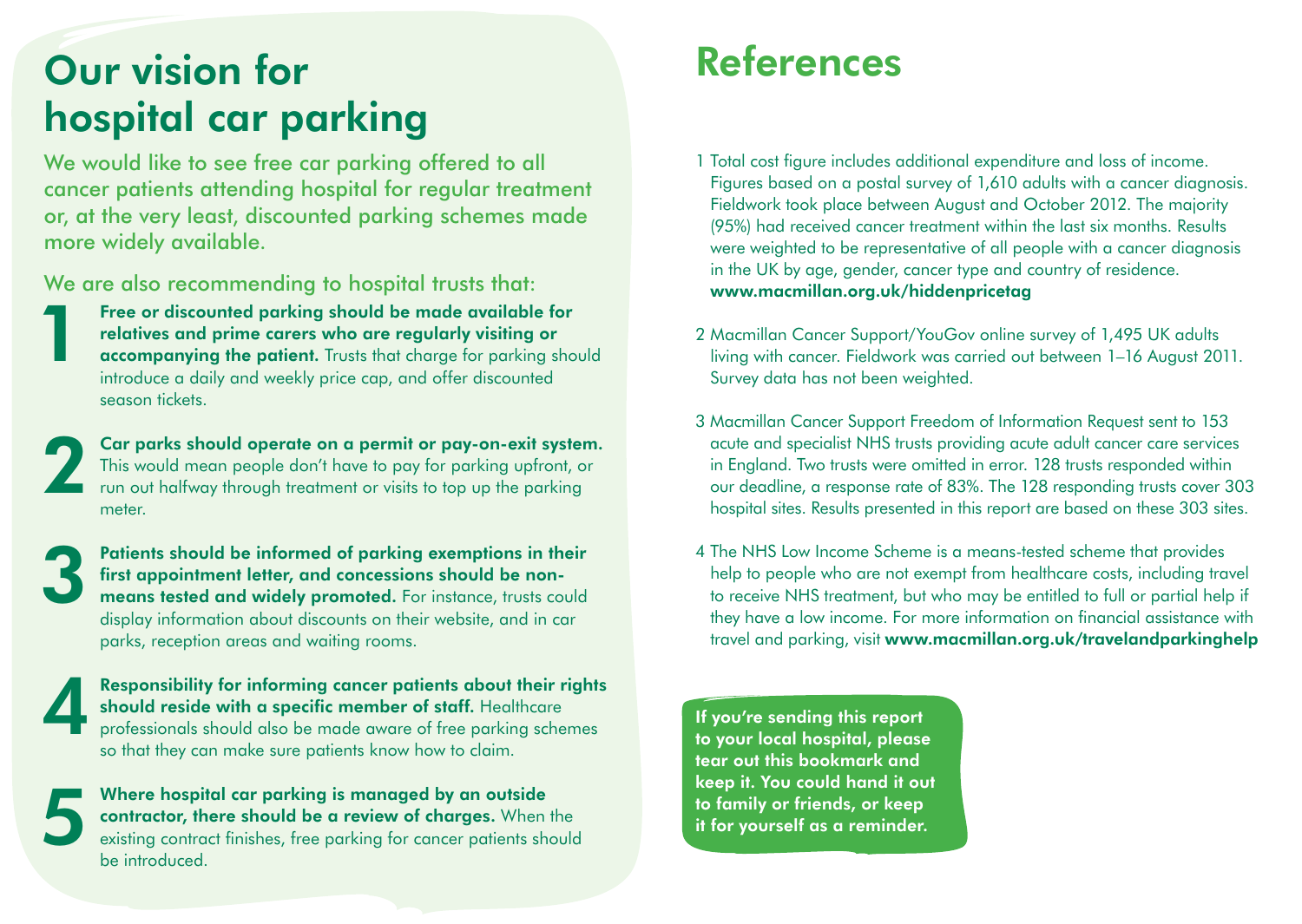Cancer is the toughest fight most of us will ever face. But no one should go through it alone. The Macmillan team is there every step of the way.

We want to make sure people affected by cancer are able to concentrate on their health, instead of worrying about their finances. So, we offer expert financial guidance and information on our website, through our face-to-face benefits advisers and the Macmillan Support Line.

Together, we are all Macmillan Cancer Support.

For cancer support every step of the way call us free on 0808 808 00 00 (Monday to Friday, 9am–8pm) or visit macmillan.org.uk

Hard of hearing? Use textphone 0808 808 0121, or Text Relay. Non English speaker? Interpreters available

Macmillan Cancer Support, registered charity in England and Wales (261017),Scotland (SC039907) and the Isle of Man (604). Printed using sustainable material. Please recycle. MAC14373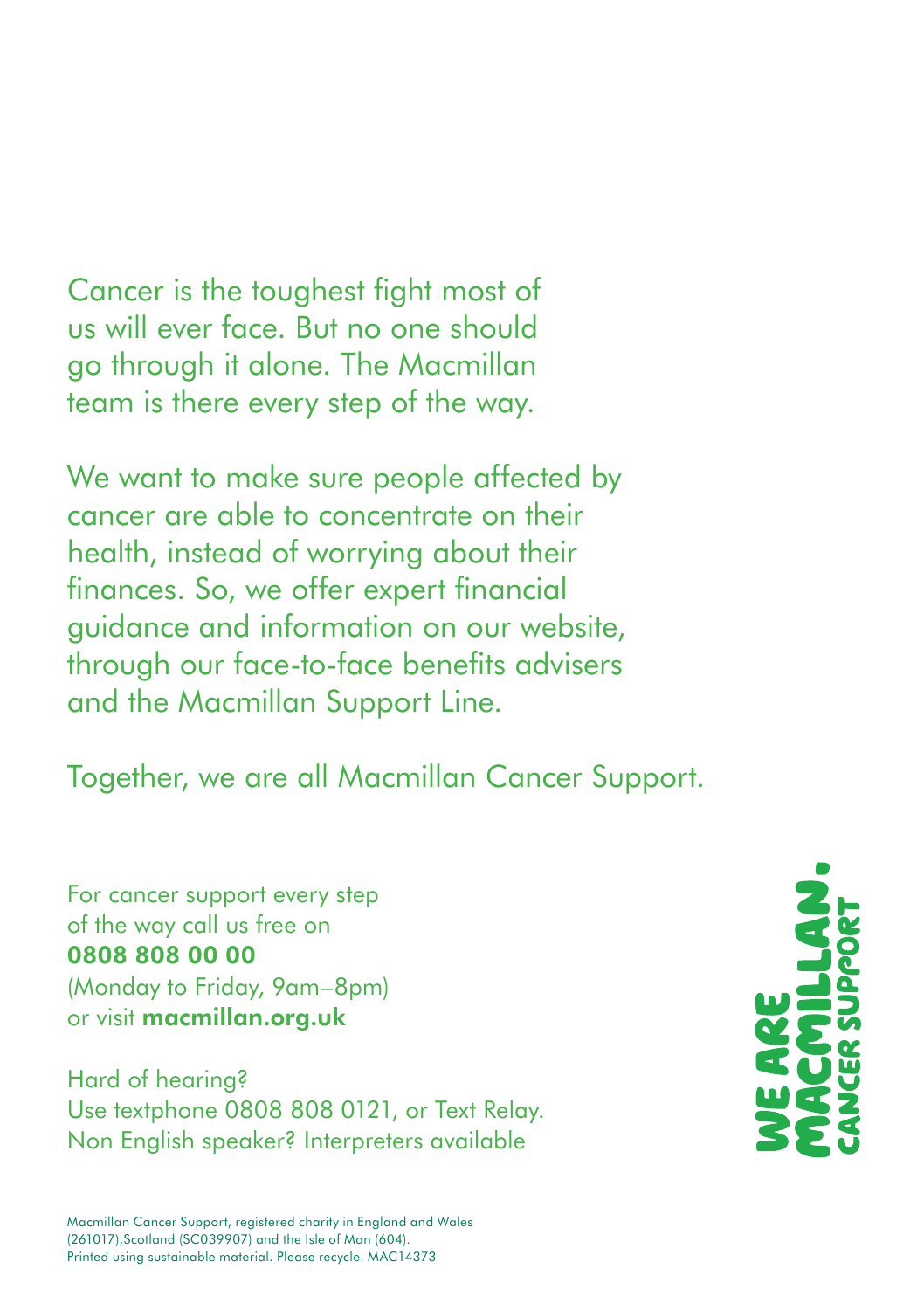# HAT

Find out the parking situation at your local hospital. Is your hospital still charging cancer patients to park?



0

Contact your local hospital trust and send them a copy of this report. Our *Campaigns guide book* has resources and tips to help you – visit **be.macmillan. org.uk/campaigns** to order your free copy.



Keep up to date with the campaign and sign up as an e-campaigner at **macmillan.org.uk/ hospitalparking**

Find the campaign online at **macmillan.org.uk/hospitalparking** or contact us at **campaigns@ macmillan.org.uk**